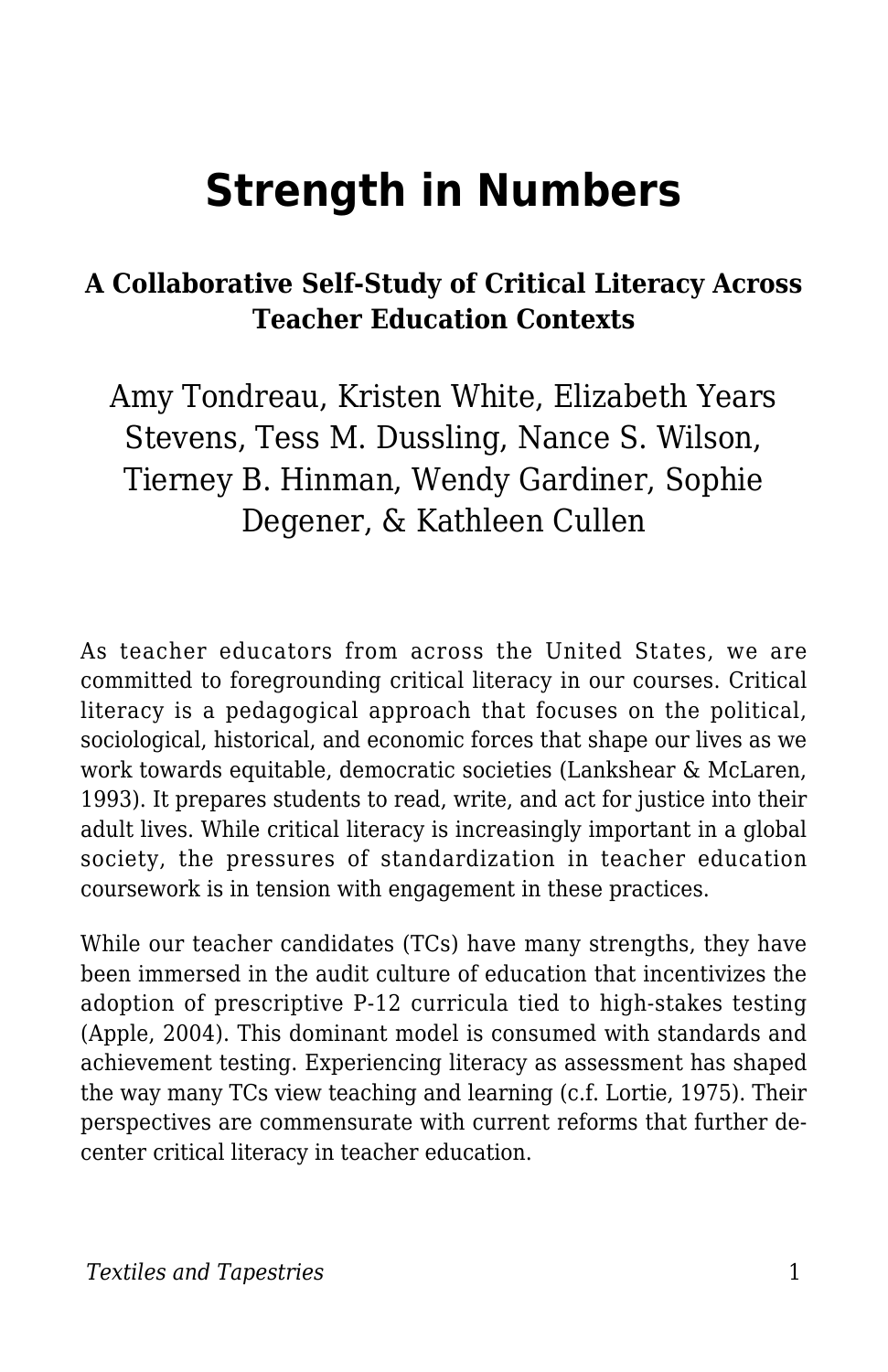One such reform is the instantiation of assessments of professional teacher preparation programs like edTPA, a teacher performance assessment required for teacher certification in many U.S. states. The edTPA is a reform initiative intended to make certification processes more aligned to the work that teachers do (planning, teaching, assessing, and reflecting). Though this assessment is not a traditional standardized test, it remains high stakes; consequently, there is still a press in higher education to "teach to the test" (Greenblatt & O'Hara, 2015; Ledwell & Oyler, 2016), further limiting the space to engage in critical literacy.

Additionally, many teacher education programs in the United States. have moved towards practice-based teacher education (PBTE). PBTE is an initiative intended to mitigate theory-practice gaps by preparing TCs with practices to teach all students across all contexts (Ball & Forzani, 2009; Grossman et al., 2009). While there is evidence that PBTE can contribute to more effective, responsive teaching (Kavanagh & Rainey, 2017), there are concerns that PBTE narrows teacher education to a set of enacted competencies without developing the deep understanding and cultural competence needed to teach responsively and critically (Zeichner, 2015).

To push back on these factors and re-center critical literacy in our courses, this study reports how teacher educators employed collaborative self-study (Martin & Dismukes, 2015; O'Dwyer, et al., 2018). We considered the following question: What was the nature of our group collaboration as we co-constructed changes regarding critical literacy in our methods courses?

## **Theoretical Framework**

Critical literacy is a pedagogical approach that focuses on forces that shape our lives (Lankshear & McLaren, 1993). Rooted in the work of Freire (2018), critical literacy is grounded in feminist, critical, and sociocultural theories of language, literacy, and power (Comber,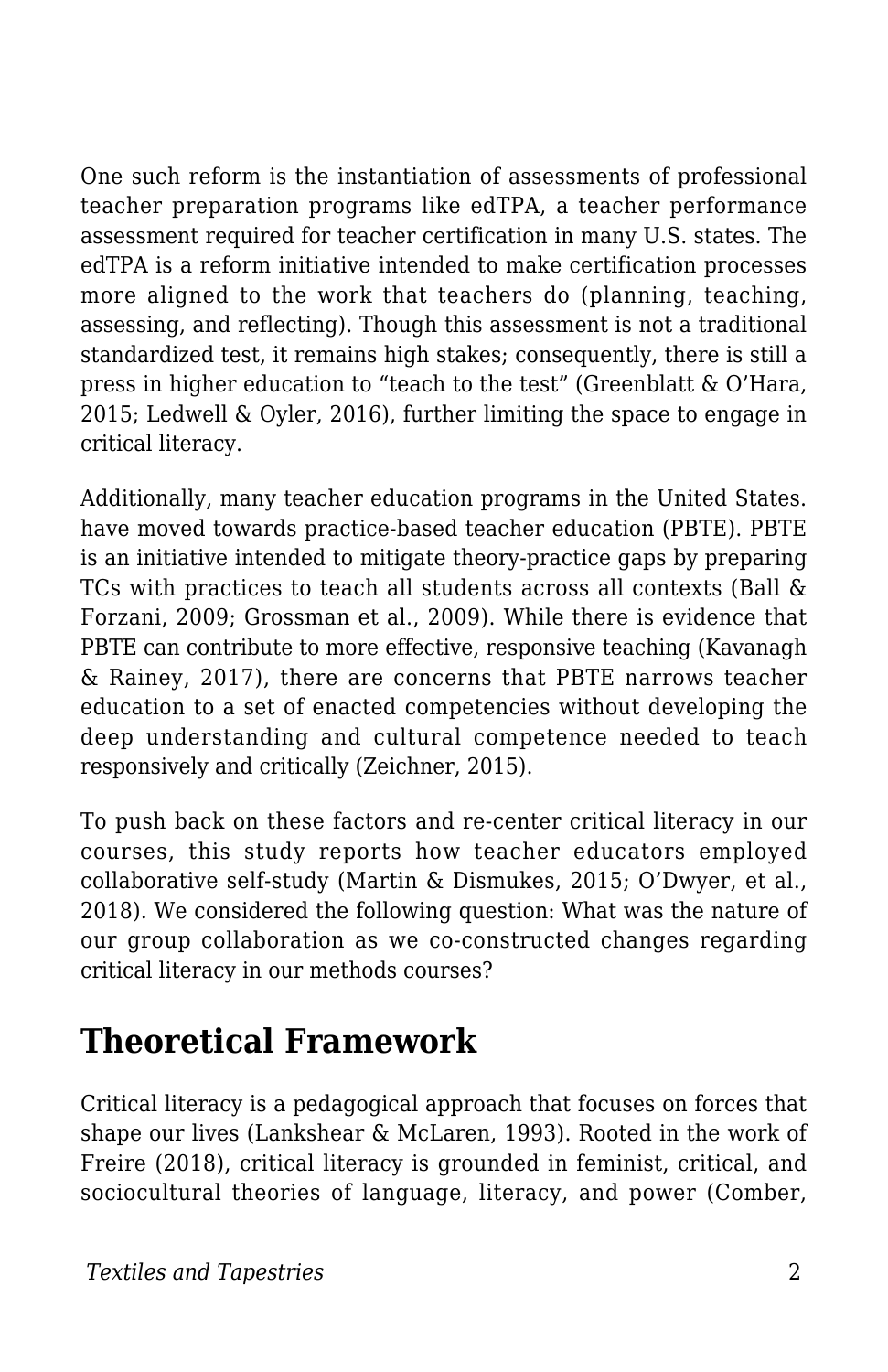1998; Gee, 1996; Street, 2001). Critical literacies are recursive and reflexive practices foregrounding lived concerns of power, identity, and agency in literacy pedagogy. An overarching theme of these practices is the understanding that anything constructed through language is informed by perspectives and ideological beliefs (conscious or not). Therefore, it can be deconstructed to be better understood (Jones, 2006).

According to critical literacy tenets, learning to read is far more than just cracking the code or understanding an author's meaning. Rather, the goal of critical literacy is to challenge the status quo. The goal of critical literacy in teacher education is to raise TCs'responsiveness toward societal problems in their world, prompting candidates to ask why things are the way they are, to question who profits the most, and then to act, both inside and outside of the classroom, to make the world a better place. We argue that the tenets of critical literacy are essential in teacher education courses.

## **Methods**

Collaboration has been identified as an essential element of self-study (Hamilton & Pinnegar, 2013; Pinnegar & Hamilton, 2009), and the value of collaborative self-study has been highlighted mainly for teacher educators as early-career academics (Bullock & Ritter, 2011; Fletcher & Bullock, 2012; Petrarca & Bullock, 2014; Richards & Ressler, 2016). Specifically, collaborative self-study offers an opportunity to disrupt the isolation teacher educators face (Martin et al., 2011; Snow & Martin, 2014) and 'catalyse' (Brown & Duguid, 1996) the development of a community of practice. This community can be a source of support for mutual learning and planning, as participants work across boundaries of their own knowledge, skills, and experiences to access and reflect upon others' knowledge, explore from more than one perspective, and question individual understandings more critically (LaBoskey, 2007; Loughran, 2005).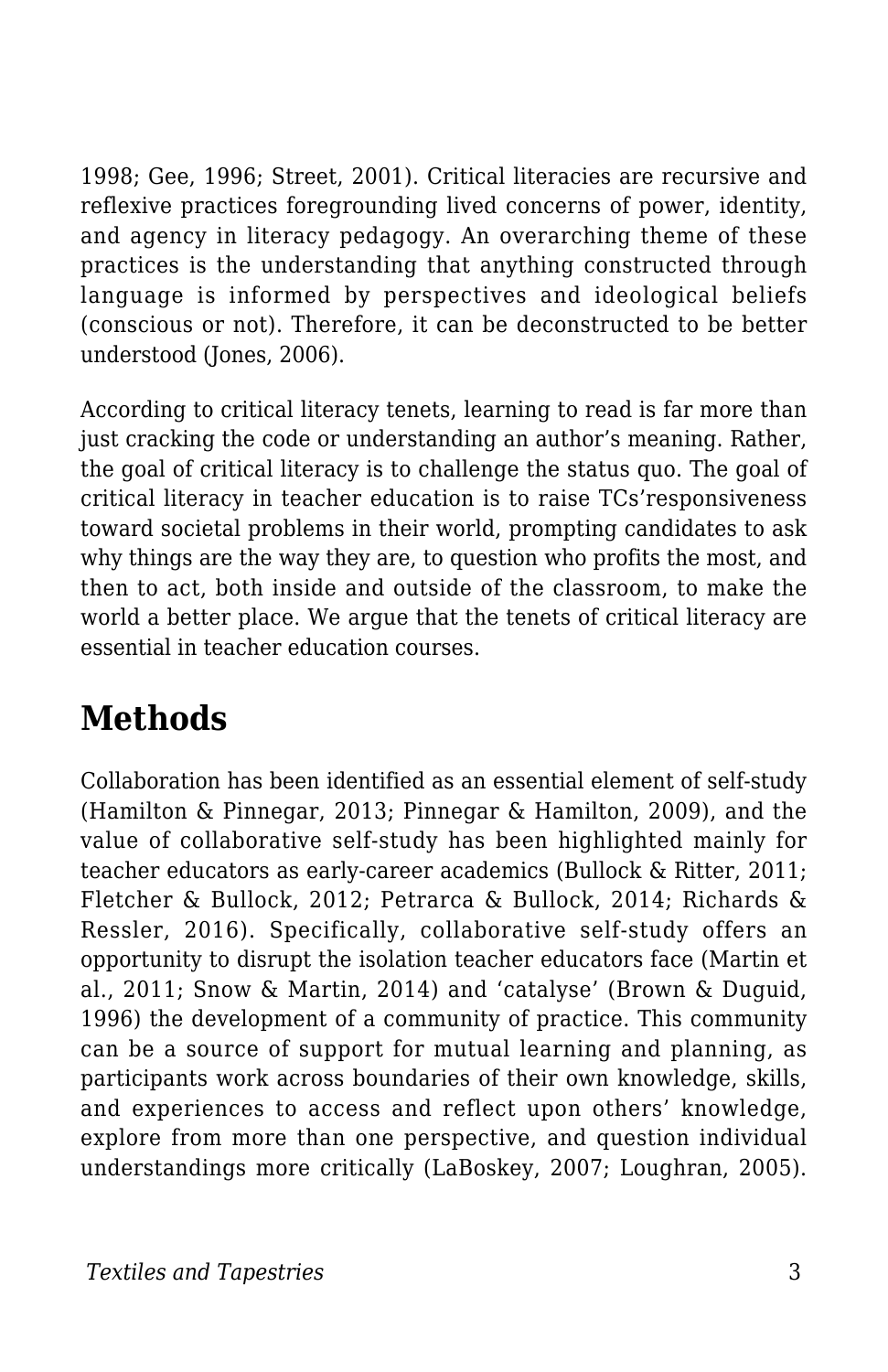(Martin & Dismuke, 2015). In this shared space, openness and interrogation are necessary (Hamilton & Pinnegar, 2000), as selfstudy researchers engage as critical friends to problematize practice, (Samaras & Freese, 2009) and "challenge the niceties" (Fletcher et al., 2016).

Research has focused on collaborative self-study for academics within the same institution (Martin & Dismuke, 2015; O'Dwyer et al., 2019). The value of this study is that it builds on prior collaborative selfstudies between two or three teacher educators to include nine teacher educators in both public and private institutions. More information is needed to understand how teacher educators can use collaborative self-study to improve practice across institutions. O'Sullivan (2014) argues that self-study must aspire to use more expansive formats, and collaboration across institutions answers this call.

## *Participants*

Nine teacher educators in the U.S. participated in this collaborative self-study. The group was formed at the Teacher Education Research Study Group of the 2018 Literacy Research Association conference. We discovered that we shared an interest in exploring tensions between our instructional aspirations regarding critical literacy and our enacted practices (Dinkleman, 2003; Hamilton & Pinnegar, 2000). While our experiences as educators varied, (See Table 1) we all selfidentified as white, middle class, cisgender females. We are mindful that this positionality shapes the way we read and are read in this study and in our practice.

## *Sites and Contexts*

We each selected one methods course for focused inquiry. Data was collected from seven elementary methods courses and two middle/secondary methods courses. We represent nine universities in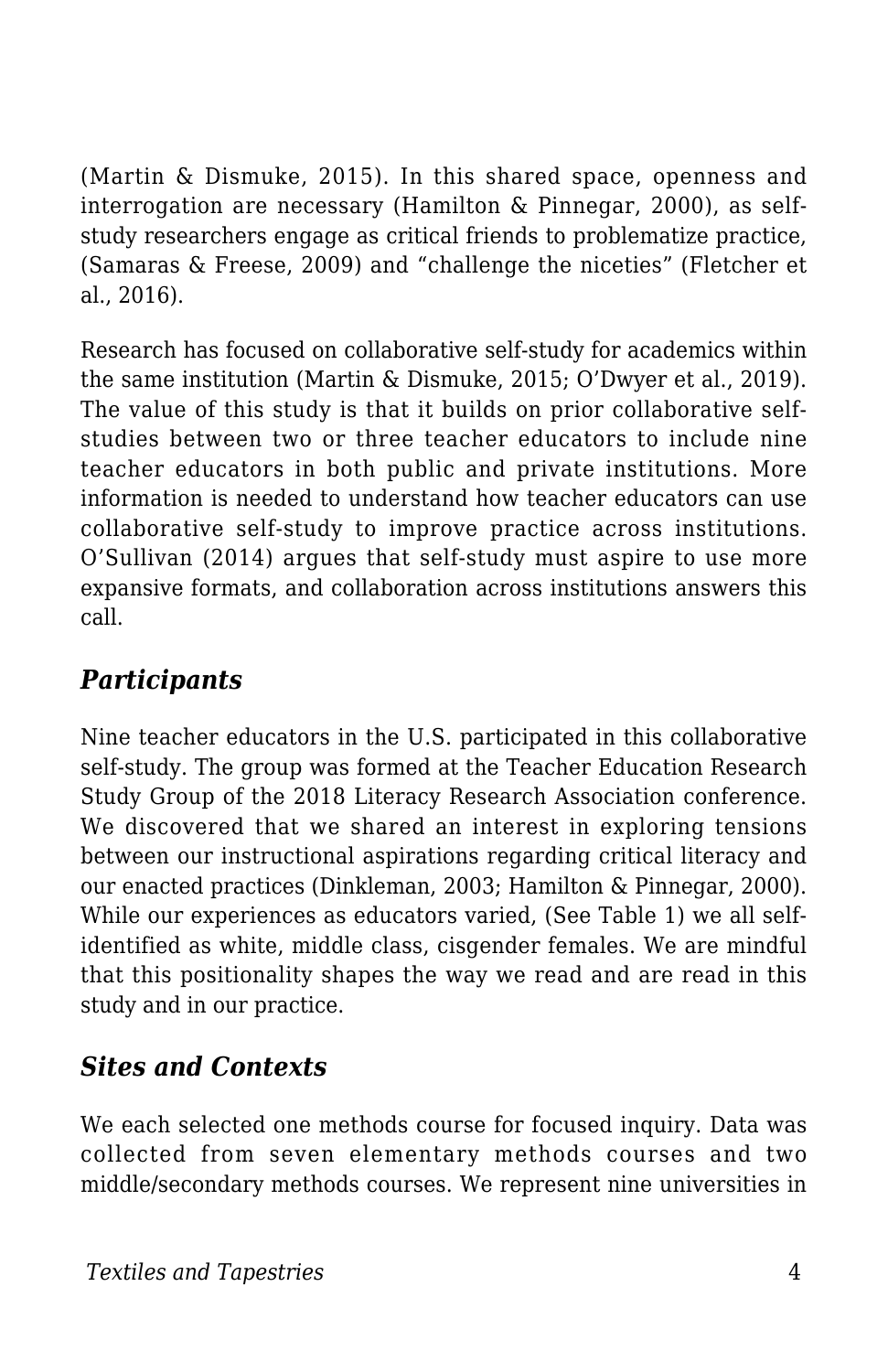seven U.S. states. (See Table 1). The TCs enrolled in our courses were from rural, suburban, and urban settings; some were nontraditional and first-generation students.

We each experienced tensions shaped by our geographic locations. The challenges of different state and regional policies added to the complexity of integrating critical literacy into our courses. Our individual institutions varied in the emphasis placed upon edTPA preparation and PBTE, as well as orientations towards critical literacy. For example, some of us worked in departments committed to diversity and equity, while others worked in departments where they felt isolated in these commitments.

#### **Table 1**

*Participants*

| <b>Participant Education</b> | Years in<br>Teacher<br>as<br><b>Professors</b> | Rank                   | <b>Geographic University</b><br>Location | <b>Type</b>                           | Focal<br>Course                        |
|------------------------------|------------------------------------------------|------------------------|------------------------------------------|---------------------------------------|----------------------------------------|
| Amy (A)                      | 2                                              | Assistant<br>Professor | Southeast                                | Mid-size<br>Public                    | Social<br><b>Studies</b><br>Methods    |
| Elizabeth<br>(B)             | 6                                              | Associate<br>Professor | <b>Northeast</b>                         | Small,<br>Private,<br>Liberal<br>Arts | Literacy in<br>Childhood<br>Classrooms |
| Kathy $(C)$                  | 7                                              | Associate<br>Professor | <b>Northeast</b>                         | Private                               | Literacy<br>Methods                    |
| Kristen (D)                  | 2                                              | Assistant<br>Professor | <b>Midwest</b>                           | Mid-size<br>Public                    | Reading<br>Methods                     |
| Nance (E)                    | 16                                             | Professor              | <b>Northeast</b>                         | Mid-size<br>public                    | Literacy<br>Methods                    |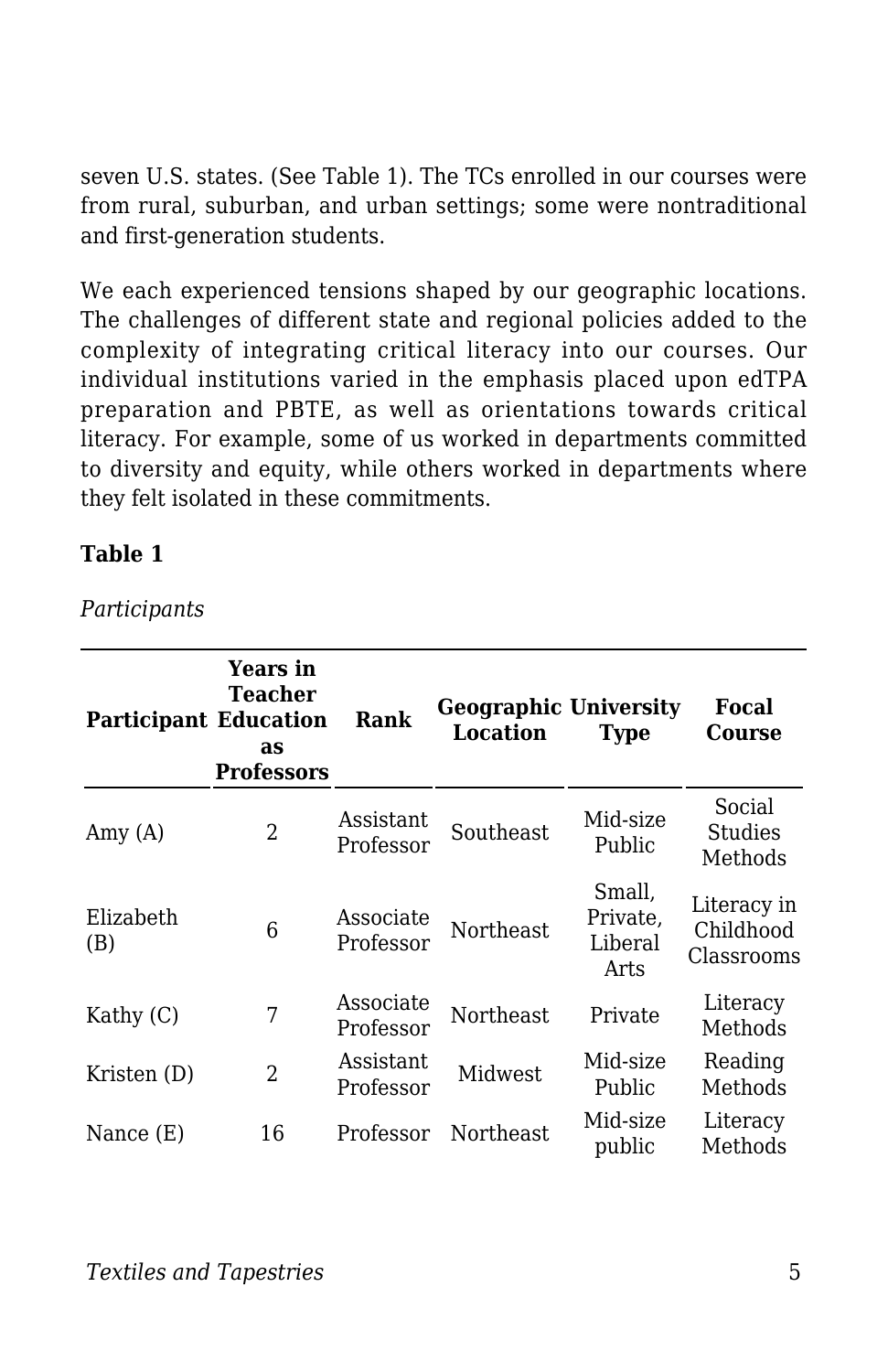| Sophie (F)  | 14 | Associate<br>Professor        | Midwest.<br>Urban    | Private                     | Literacy<br>Methods                                 |
|-------------|----|-------------------------------|----------------------|-----------------------------|-----------------------------------------------------|
| Tess (G)    | 4  | Assistant<br>Professor        | Northeast            | Mid-size,<br>private        | Reading<br>Methods                                  |
| Tierney (H) | 0  | Doctoral<br>Student           | Southeast            | Large,<br>Public            | Reading<br>Education<br>for the<br>Middle<br>Grades |
| Wendy (I)   | 12 | <b>Assistant</b><br>Professor | Pacific<br>Northwest | Private,<br>Liberal<br>Arts | Reading<br>Methods                                  |

#### *Data Sources*

Data were generated from January 2019 to August 2019. Data sources include one syllabus from each participant's methods course  $(N=9)$ , written journal reflections, group meeting agendas, and notes, and audio and video recordings of monthly group meetings. Data from our journal entries are included in this paper; each participant is indicated by a different letter, and the numbers indicate which reflection in the series of journal entries the quote is drawn from. For example, (A, R5) would indicate Participant A's fifth reflection.

Knowing that an important part of collaborative self-study is what we learn about our practices and how these did or did not fit with our shared ontology*,* we regularly completed similar reflective prompts and met virtually to discuss possible classroom implications to sharpen our own evolving understanding of critical literacy. Our reflections focused on our efforts to better foreground critical literacy in our coursework and drew upon shared readings and discussions. The reflections began at the start of the spring semester. We addressed why we felt moral obligations to center critical literacy in methods courses. As the semester continued, reflections often focused on opportunities to incorporate critical literacy in our classes as well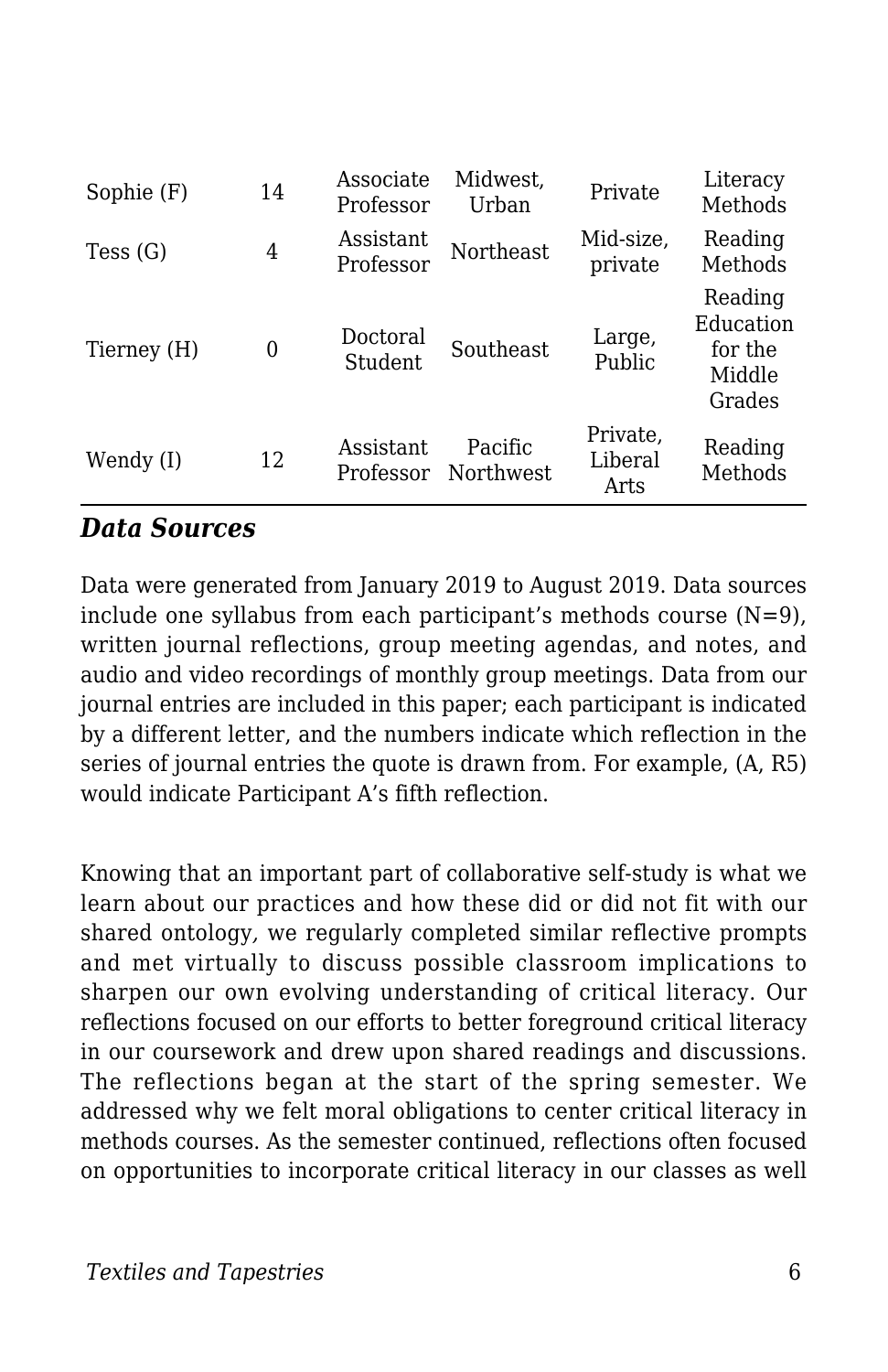as some struggles we had with critical incidents. Prompts such as "What significant instructional changes are you considering or have you implemented based on your perceived understanding of critical literacy for K-12 instruction?" helped guide our reflections. These written reflections were stored in a shared drive and enabled each of us to document our own learning and enabled us to dialogue with one another, problematize our practice, and deepen our deliberations, providing us with the space to bring scholarship into our pedagogy (O'Dwyer et al., 2019; Pinnegar & Hamilton, 2009).

## *Data Analysis*

The data analysis process began well before data collection was completed. Collaborative self-study allowed us to use our analysis of initial findings throughout data collection to flexibly adjust the study as it continued (Corsaro,1981; Byrd, 2015). Thus, we did not view data analysis as one isolated incident; rather, data analysis was ongoing, using constant comparative techniques (Corbin & Strauss, 2014).

A sub-group worked as internal critical friends and used open coding to identify three codes based on our research questions, noting words or phrases such as "definition," "balancing," and "resistance" (Emerson et al., 1995; O'Dwyer et al., 2019). The collaborative nature of our self-study played a significant role in crystalizing our analysis as initial open codes were discussed collectively by the group. Then, the whole group worked as external critical friends to consolidate and condense our codes. The size and variety of experiences of our group allowed us to examine "the interpretations that emerge from analysis from as many angles and perspectives as possible" (Pinnegar & Hamilton, 2009, p. 152).

Next, we utilized focused coding (Emerson et al., 1995) to re-analyze the data based on the three themes. Using content analysis (Miles et al., 2013), we examined our syllabi, journal reflections, meeting notes,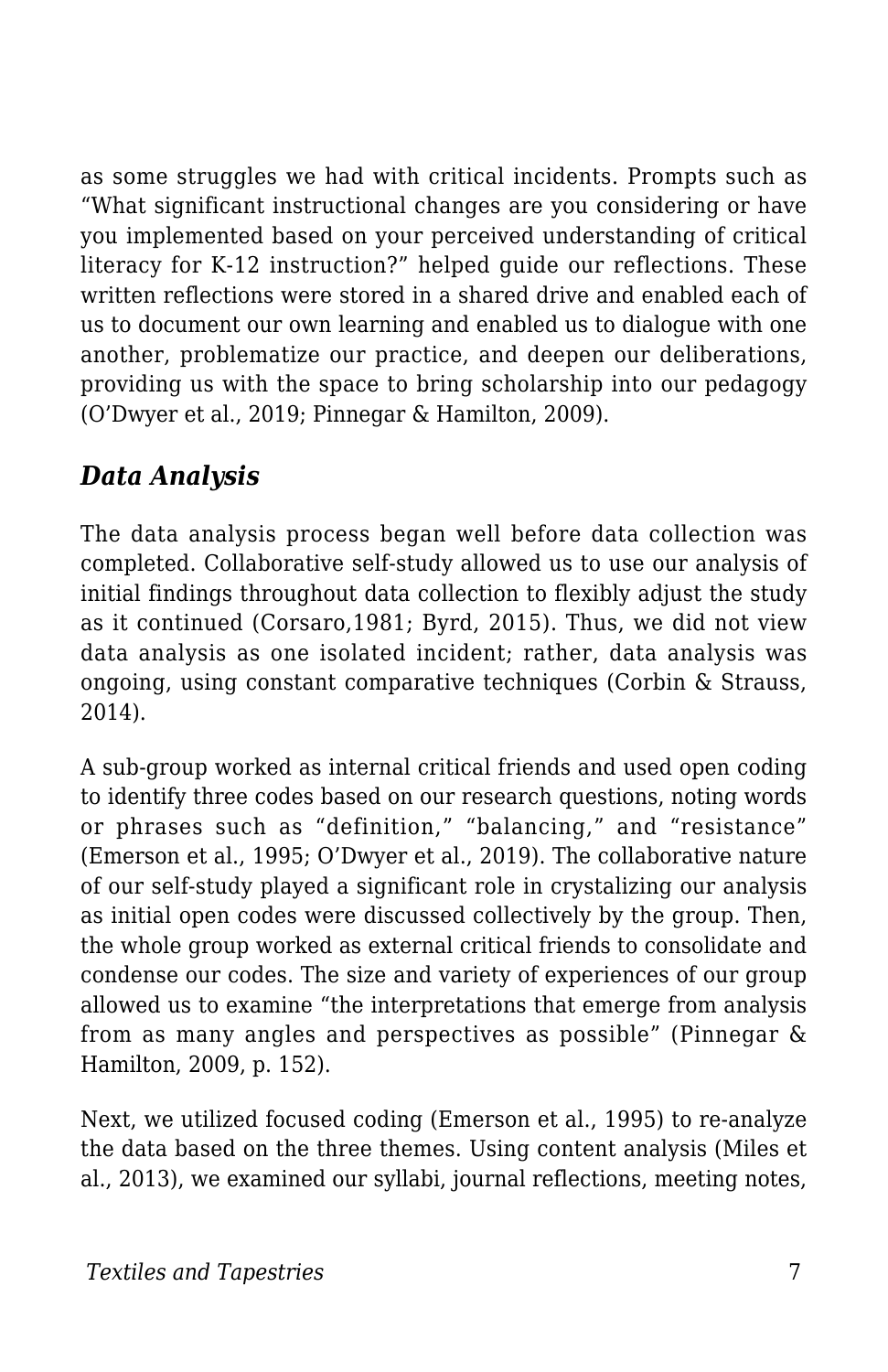and agendas and applied codes for defining critical literacy, balancing practice and theory, and forms of resistance. We initially coded individually, and then reviewed one another's coding to ensure we were in agreement. Table 2 shows a sample of our coding scheme, evidence was selected as representative of the 30-45 examples identified for each theme across the journal entries. Following Craig (2009), we addressed trustworthiness in this study by employing the following tenets: intentional human action linked to human knowledge growth; socially and contextually situated; engaging selves and others in interrogating aspects of teaching and learning by 'storying' experience; implicating identities and developing meaning and knowledge.

#### **Table 2**

*Sample Coded Data*

| <b>Critical Literacy</b><br>Code                    | <b>Data Source</b>                                                                                                                                                                                                                                                                          |
|-----------------------------------------------------|---------------------------------------------------------------------------------------------------------------------------------------------------------------------------------------------------------------------------------------------------------------------------------------------|
| Uncovering                                          | Critical literacy is still somewhat elusive to me<br>and I think that's because different people define<br>ideological beliefs it in different waysThis is where the elusivity of<br>critical literacy comes in for me (C, R5)                                                              |
| Challenging the<br>status quo in<br>methods courses | It makes sense to re-design both courses from a<br>critical perspective. But, how? What texts might I<br>use? I changed the course text in both courses<br>and students complained that they didn't learn<br>enough about the "basics" of how to teach young<br>children to "read." (D, R2) |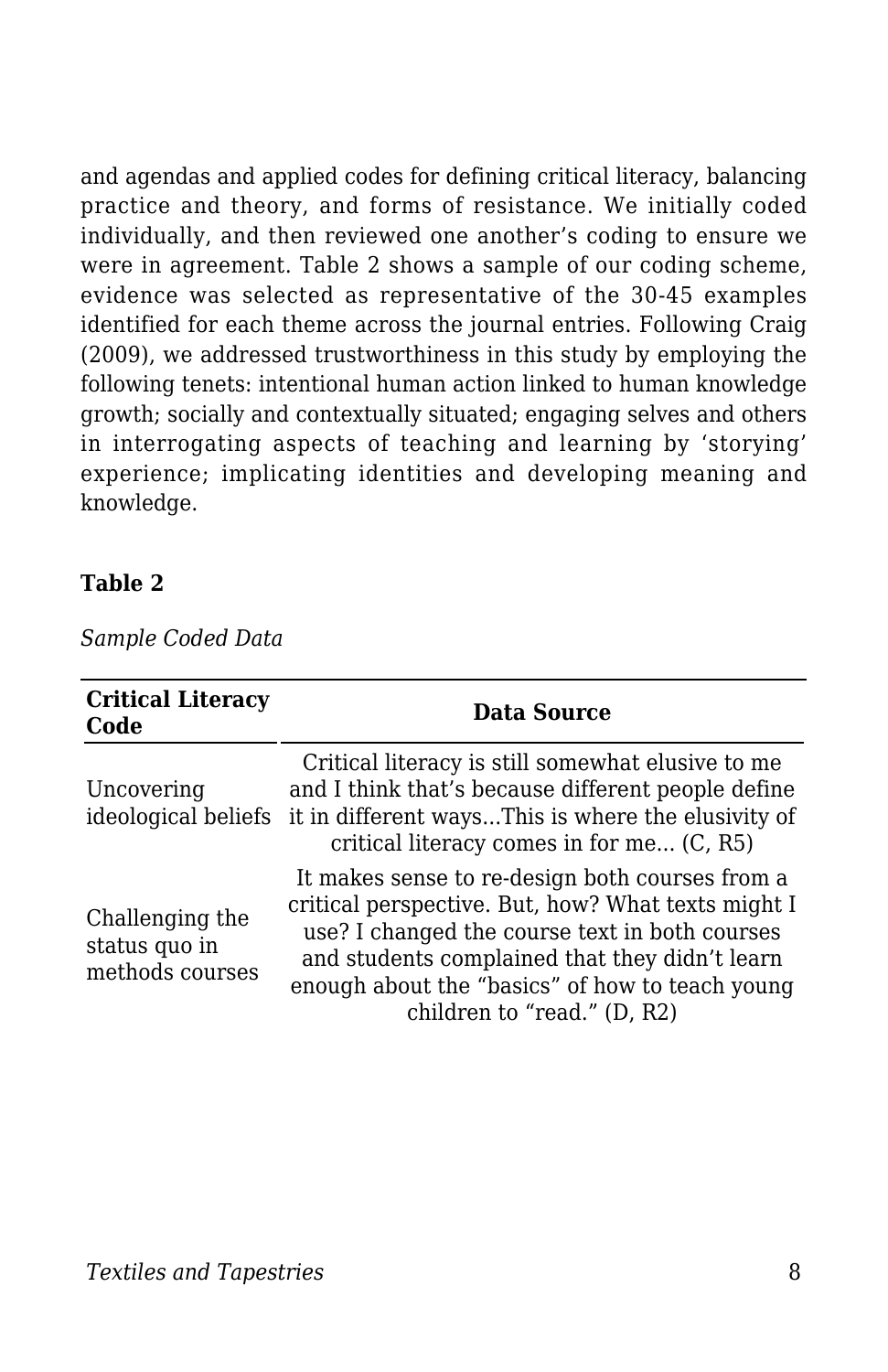| Interrogating<br>whiteness | I feel like my university's recent focus on<br>practice-based teaching has shifted my own focus,<br>and this has been nagging at me for several years.<br>There are some faculty members who say that<br>good teaching is good teaching, and that if we can<br>get our students to be able to teach literacy<br>practices competently and confidently, this should<br>address inequities in and of itself. I disagree. I<br>think we need to do a better job in our own<br>classes to highlight culturally responsive<br>pedagogy. (F, R1) |
|----------------------------|--------------------------------------------------------------------------------------------------------------------------------------------------------------------------------------------------------------------------------------------------------------------------------------------------------------------------------------------------------------------------------------------------------------------------------------------------------------------------------------------------------------------------------------------|
|----------------------------|--------------------------------------------------------------------------------------------------------------------------------------------------------------------------------------------------------------------------------------------------------------------------------------------------------------------------------------------------------------------------------------------------------------------------------------------------------------------------------------------------------------------------------------------|

## **Findings**

Three themes emerged from the analysis. The first theme related to our struggle to define critical literacy for ourselves and our students, and the work of the group to articulate a shared ontology we hoped to enact through our practice. Our second theme expressed our challenges in weaving together more traditionally "neutral" methods and critical literacy practices consistently throughout our courses. We shared assignments, readings, and engaged as critical friends to problematize practice (Samaras & Freese, 2009) and maintain our commitment to critical literacy. Our final theme reflected the resistance (both internal and external) experienced and the ways in which the shared space of the group fostered risk-taking (Martin & Dismuke, 2015), vulnerability, and accountability for interrogating our positionalities despite challenges.

### *Critical Literacy: Uncovering Ideological Beliefs*

The struggle to define critical literacy as a theoretical framework, and not a single concept, emerged during our first meetings. Though we shared a commitment to enacting critical literacy in our practice, we did not have a common definition nor could we articulate how critical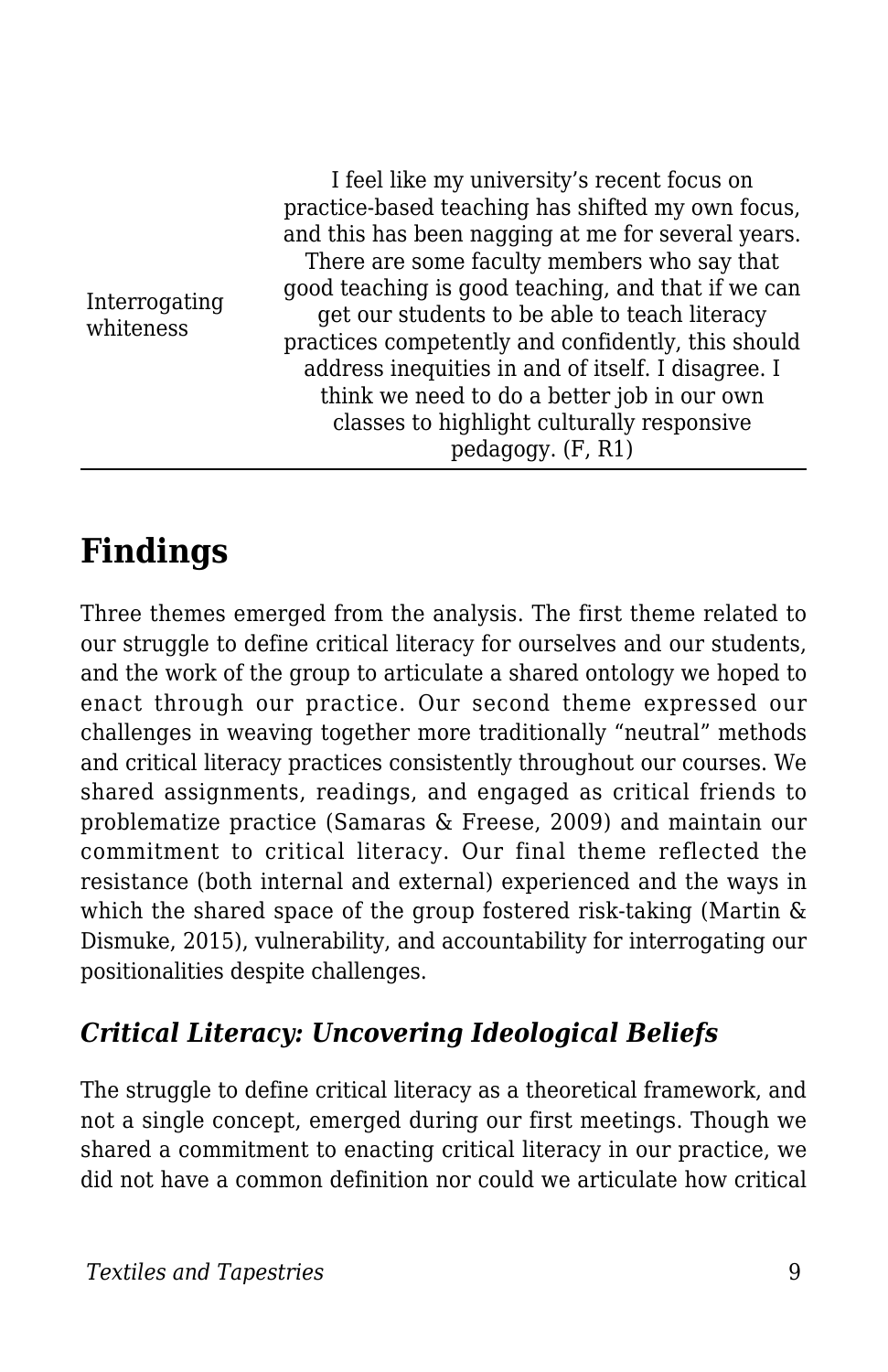literacy might be operationalized across disciplines. It is possible that our assumption that we held a common definition was rooted in our shared identity positions, specifically our identification as white, middle-class, cisgender women. In particular, we found it difficult to differentiate the ways in which the concept of critical literacy was inextricably entwined with other concepts, such as social justice, culturally sustaining pedagogy, and critical whiteness studies, as shown below:

While critical literacy is not the same as social justice, I view critical literacy as the foundation to an understanding of the word (and the world) that can lead to social justice and the taking of action against injustice and inequity. (H, R2)

Due to the variety of our contexts, education, and geographic locations, we each brought our own conceptions of critical literacy, which both complicated and enhanced the work of the groups. While many of us feel isolated in the work we do at our individual institutions, the opportunity to collaborate and form a community with critical friends who shared our commitments to justice and equity in education was a valuable contribution to our professional lives. Our written reflections indicated those shared commitments, as well as a shared understanding that critical literacy was not compatible with a "teacher as technician" stance and that an over-emphasis on PBTE could obscure commitments to larger aims of applying critical literacy as a lens to inform teaching. The degree to which these aspects of the profession were emphasized at our individual institutions varied, as did our senses of self-efficacy in pushing back against those constraints. As we deepened our commitments to one another, our commitments to enacting pedagogy aligned with our goals deepened. For example: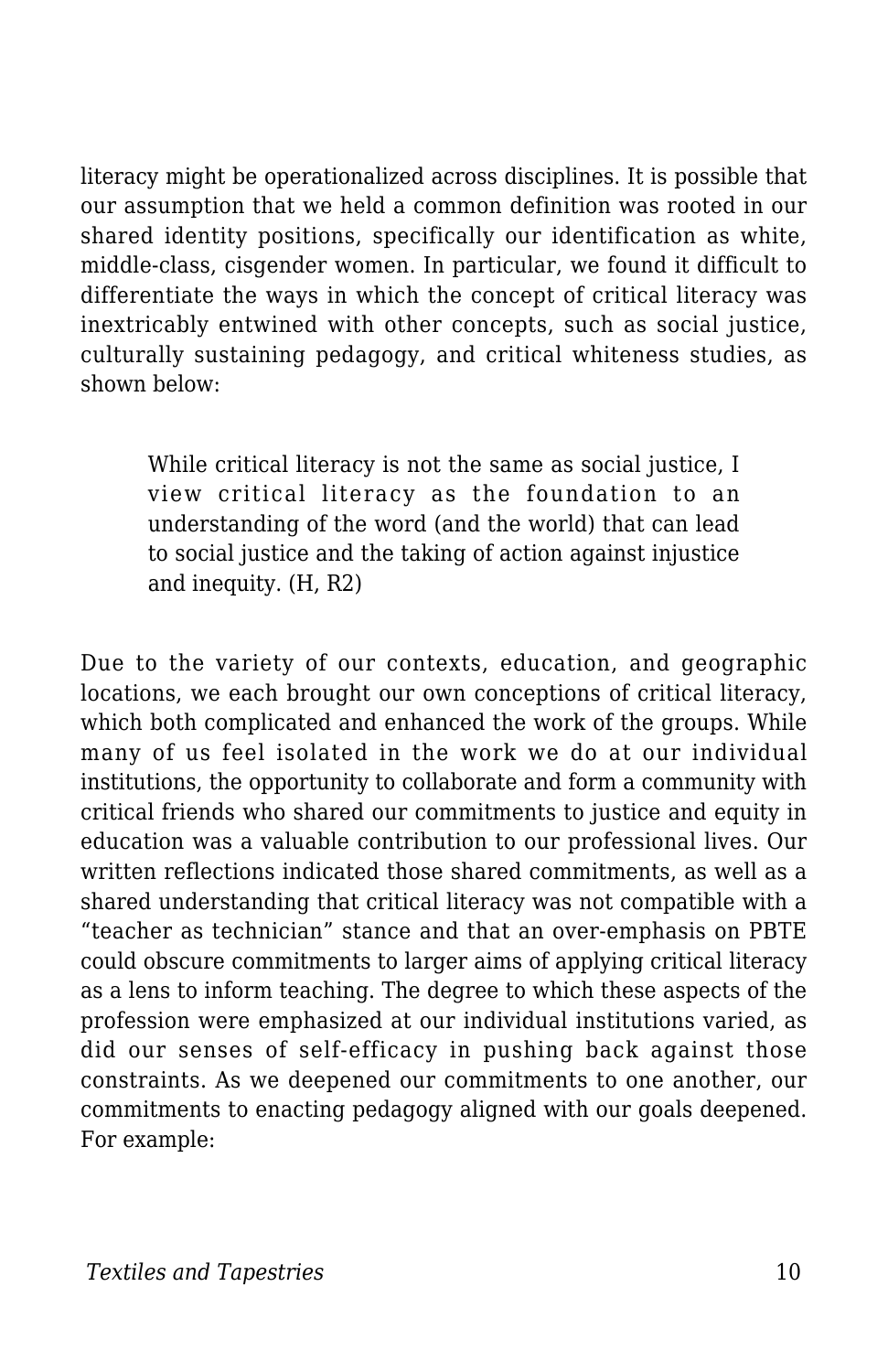I am grateful to have a group that helps press my thinking, teaching, and provides support (resources, feedback, shared experiences) for continued efforts. (I, R4) We gained a sense of confidence in enacting the work we believed in because the community helped us plan and reflect on our practice and held us accountable for continuing to improve.

At our inaugural meeting in December 2018, we grappled with a definition of critical literacy. Establishing not only a literal definition but also a broader shared ontology, was a necessary first step in our collaborative self-study. Although our definition of critical literacy continues to evolve, we realize that it is the process of collaboration and not the specific definition that has and continues to impact our practice and commitment to critical literacy. Many of us reflected on the value of our group meetings, such as in the following:

It's been valuable to discuss teaching, brainstorm, and set specific goals knowing there will be follow up with the group. In the business of life, it helps keep me accountable to goals and get/think through ways to expand my pedagogy. I appreciate the opportunity to coreflect on issues of equity and justice. (I, R5)

While discussing the definition was valuable, the ongoing discussions helped us to continue to integrate our new learning, varied perspectives, and ongoing experiences into an evolving understanding of our beliefs and how to enact them through our practices.

### *Critical Literacy: Challenging the Status Quo in*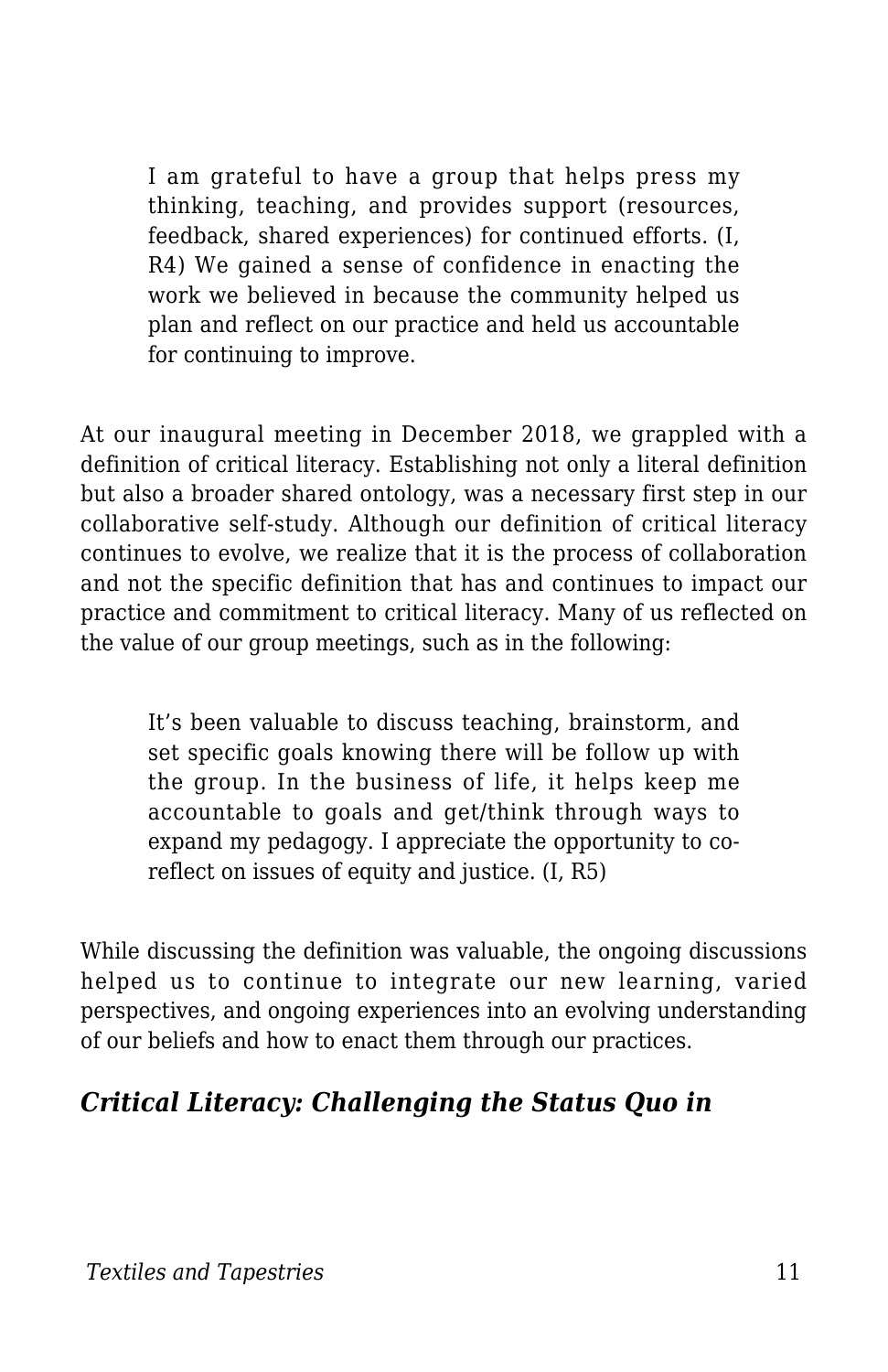### *Methods Courses*

Once we named our shared beliefs around critical literacy, we were able to shift our attention to the ways in which our ontology was reflected (or not) in our practices. This highlighted another tension: we struggled to continually enact critical literacy values and practices in effective ways as other requirements, mandates, or priorities took up valuable space in our classrooms and our calendars. We grappled with how to continue to teach what we viewed as the "essentials" of instruction (e.g. phonics or guided reading), while also expanding our course to consistently engage with critical literacy. Availability of both time and resources to support this expanded focus emerged as roadblocks across contexts and courses. One reflection noted:

I continue finding myself wishing I could do more with my practicum students around critical literacy and issues of social justice, but the quickly moving calendar seems to get the best of me. Our time together is limited...The majority of our time is devoted to case study presentations and discussing particular instances with their tutees. (G, R3)

This theme brought clarity to the ways in which our practice often fell short of our espoused goals and intentions. In addition, this theme revealed that the unearned privilege of our ability to choose to challenge the status quo in methods courses (or not) was shaped by our positionality as white women. At the same time, we reflected upon the instructional changes we successfully made, alongside the many changes we still hope to make, or did not follow through on. These tensions, which we continue to explore, make us and our practice publicly vulnerable through our collaborations. For example,

Despite my surprise and, at times, discomfort in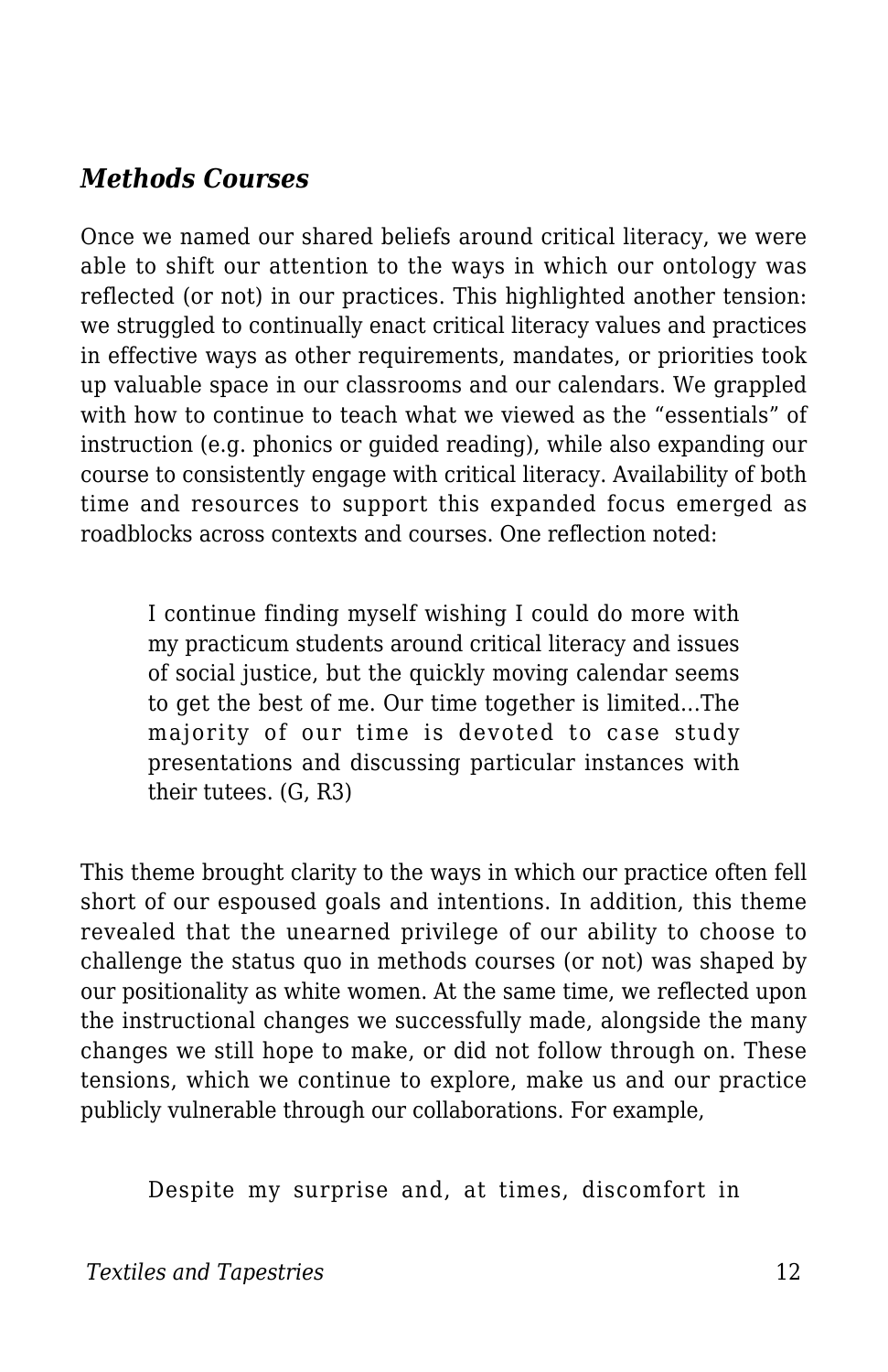navigating/facilitating difficult conversations about race, equity and teaching, I believe that if I don't, then I'm complicit in maintaining the status quo. So, I am grateful to have a group that helps press me in my thinking, my teaching; and provides support (resources, feedback, shared experiences) for continued efforts. (I, R4)

In our reflections, we identified the uncomfortable nature of this work, and how the space of our group helped us remain committed. In other ways, we challenged and held one another accountable when we fell short of our shared goals. We also faced the reality that our individual work would not be enough, as indicated in the following reflection:

I just am reminded at the end of the semester that a semester is not enough. The students need to be hearing it in multiple courses, as a foundation and philosophy in how we approach teaching, not just a particular content area. It feels frustrating to know these students are hearing a lot of what I'm teaching for the first time, the semester before student teaching, and to know it likely won't be carried through. (A, R6)

As this example reveals, the nature of collaboration in our research led us to consider the scope of our programs, beyond the confines of our individual courses. We acknowledged the potential of carrying our work beyond a single semester.

### *Critical Literacy: Interrogating Whiteness*

As we sought to change our practice and align our teaching with our beliefs and goals, we experienced resistance from a variety of sources. Some of the resistance was external, such as colleagues who believe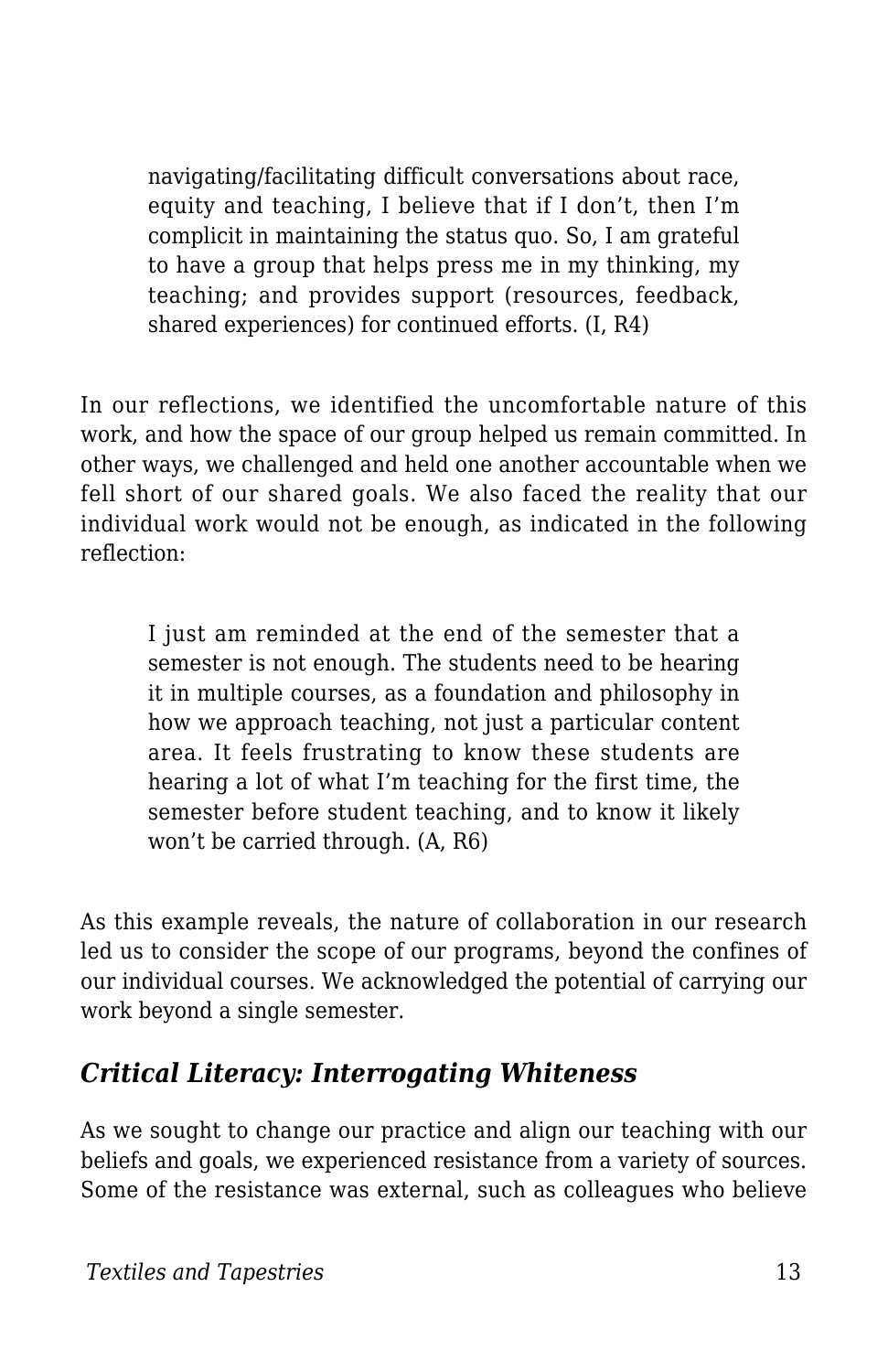that "good teaching is good teaching" (F, R1), and that methods are neutral, or those who cited partisan politics as a reason for objecting to a social justice mission.

Students were also a source of resistance. Several group members reflected on their course evaluations, which captured some of the objections students posed. One read:

Another factor influencing my reticence with critical literacy in [my course] are a few comments from course evaluations...One student wrote that they felt the class was too political. Conversely, one student wrote that they appreciated the social justice stance I took as an instructor. (D, R1).

These responses sometimes heightened our own anxiety in continuing to center critical literacy as, particularly for newer faculty, course evaluations have the potential to impact retention and tenure.

Additionally, some of the resistance we experienced was internal. We reflected on our discomfort in the work, eventually drawing on our shared reading of *White Fragility* (DiAngelo, 2018) to discuss our "racial stamina." One group member reflected that "as a white woman, I often feel a bit uncomfortable in having conversations about issues of racial equity, and I wish to address this issue as well, both at my own school and with our group" (F, R1). Acknowledging our discomfort, and coming to understand that we needed to live in that discomfort, were important steps in remaining committed to making changes in our practices. We also shared doubts about our capacity for initiating and responding to challenging conversations in our classrooms, seeking and applying advice from our collaborations in how to address critical incidents. One moment that stood out for a group member was as follows: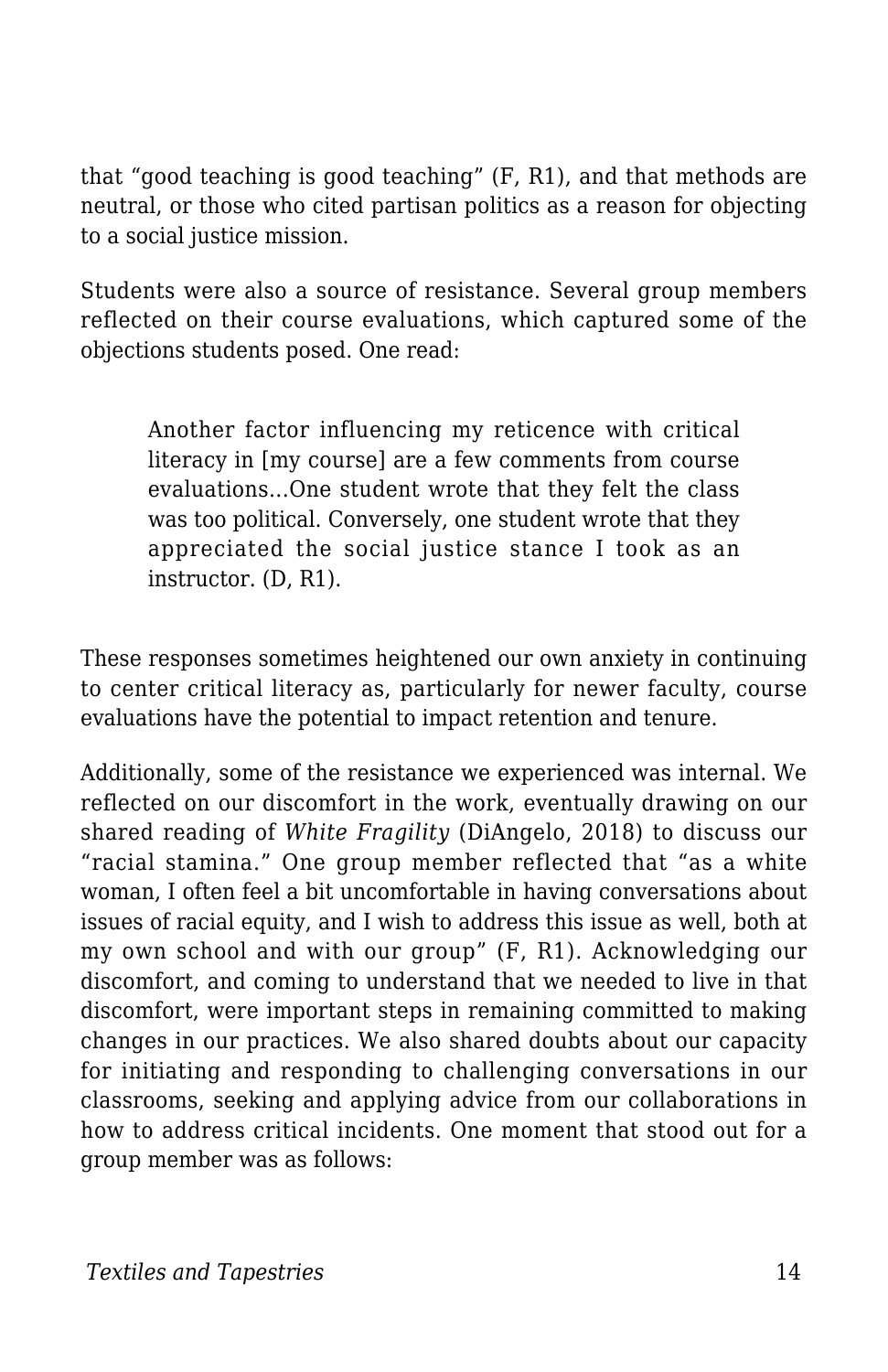...and then [student] said, "Well there were good and bad parts of slavery." This remark stunned me, because A) it wasn't a conversationally logical response, as we hadn't been debating the horror of slavery; and B) it was a horrible thing to say. When I looked at my other students, I could see the shock turning to anger and I fumbled for something to say. (F, R2)

The reflections that we, as white women educators, shared with our group captured the vulnerable and uncertain nature of our pedagogy. Our collaboration allowed us to interrogate these critical incidents in our practice with one another, bearing the burden of unpacking our whiteness and the whiteness of teacher education more broadly without imposing on colleagues of color. The collaborative nature of our shared work helped us navigate the resistance we felt, plan how to address it, and to sustain our work despite it.

## **Implications**

This collaborative self-study contributes to the S-STEP methodology literature in two significant ways. First, it encompasses teacher educators across geographic locations and institutions, connecting teacher educators with similar ontologies and commitments to critical literacy. The diversity of contexts offers additional richness to our data and our collaboration. The shared goals of the group also brought together teacher educators at all ranks in a way that disrupts the typical hierarchy of academia. Rather than a vertical hierarchy, our group developed as a horizontal network in which all members were able to contribute and collaborate as equals.

Second, it suggests that collaborative self-study methodology, with the support of technology, among teacher educators with commitments to critical literacy brought together and sustained a group of individuals at varied institutions and rank for the shared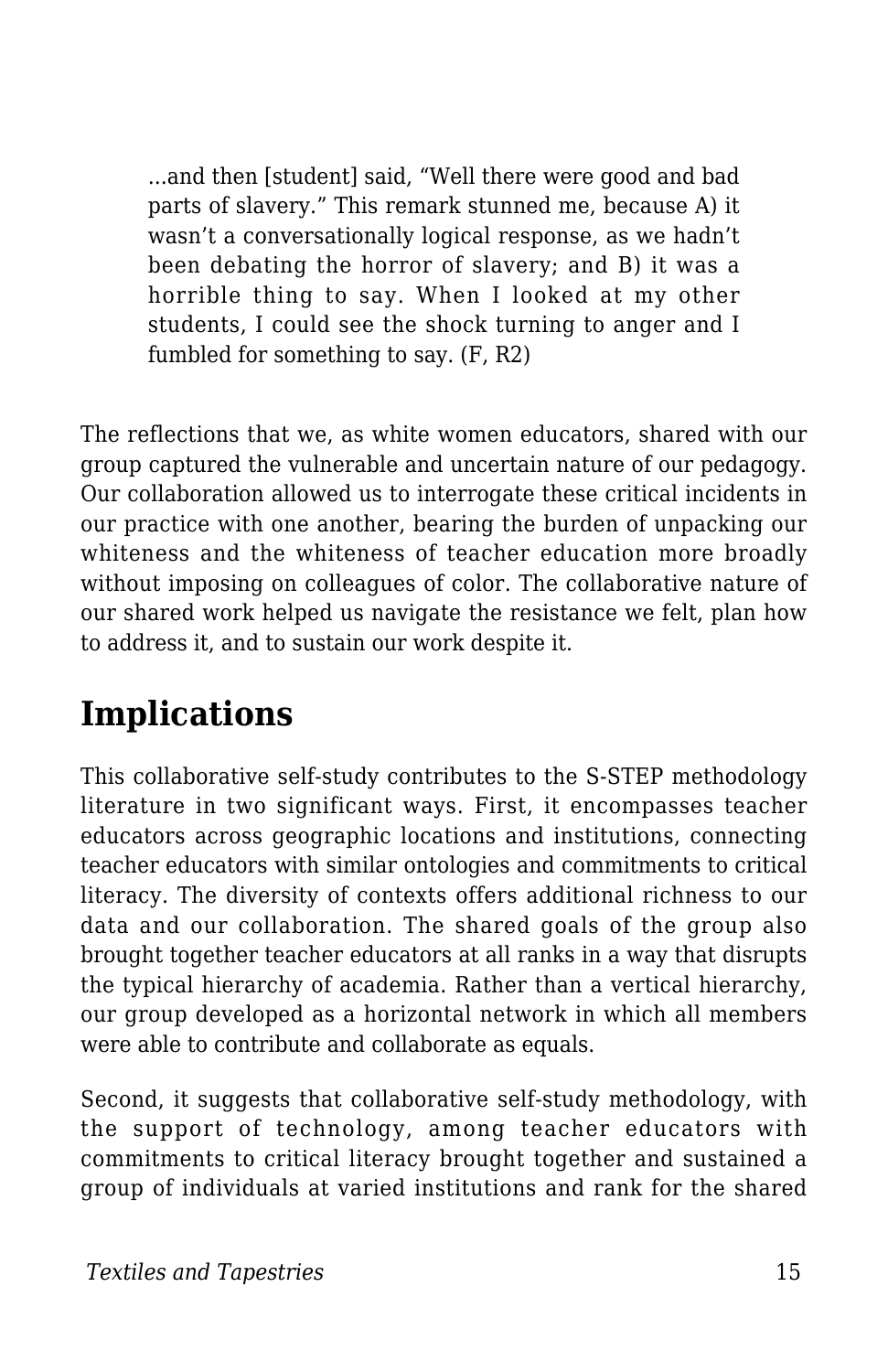purpose of improving practice. Previous research demonstrates the value of self-study for early career (Casey & Fletcher, 2012) and also experienced (MacPhail, 2011) educators, as teacher educators often experience feelings of isolation in higher education (Martin et al.; Snow & Martin, 2014). This study adds that collaborative self-study is a plausible research methodology for faculty in different ranks, at varying institutions in different geographical locations, as a vehicle to broadening and strengthening the global community of educators. This methodology allows us to engage in the personal reflexive work necessary for interrogating our whiteness and the whiteness of teacher education. Our collaboration enables us to process critical incidents in our teaching and work towards improving our practice and developing methods for teaching for justice and equity.

We propose that our group's collaborative structure has the potential to formalize collaborative learning among other teacher education groups. The more we practice vulnerability and racial stamina, and the more we push back against an audit culture that produces inequities, the more risks we take, the bolder we become. Through our collaboration, there is also the potential to support TCs in developing the same type of collaborative support network. Teacher educators engaged in collaborative self-study and committed to critical literacy comprise a sphere of influence with the potential to impact broader spheres of educators, children, and communities.

## **References**

Apple, M. (2004). Schooling, markets, and an audit culture. *Educational Policy, 18*(4), 614-621.

Ball, D., & Forzani, F. (2009). The work of teaching and the challenge of teacher education. Journal of Teacher Education, 60(5), 497-511.

Brown, J. S., & Duguid, P. (1996). Organizational learning and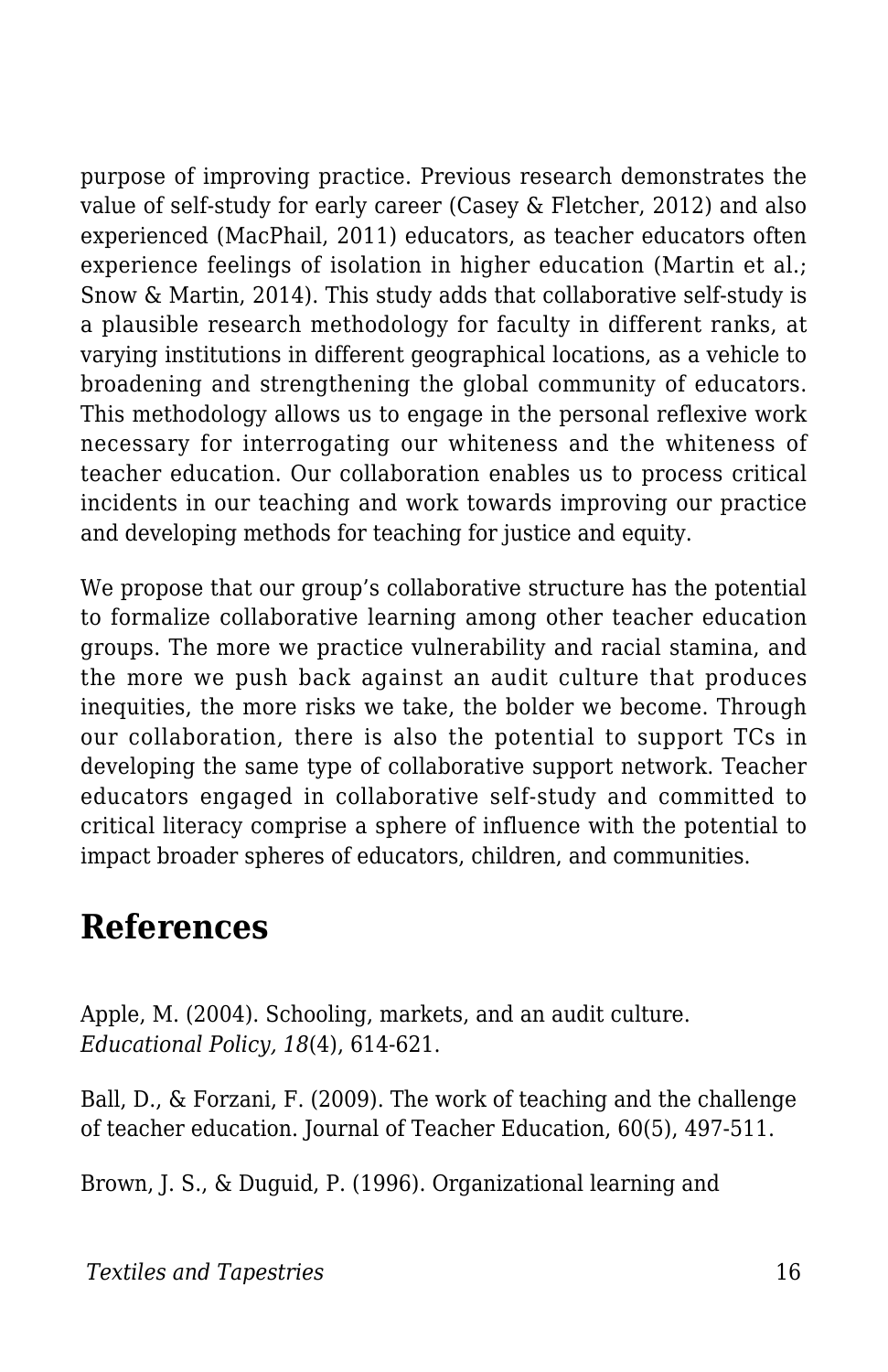communities-of-practice: Toward a unified view of working, learning, and innovation. In M. D. Cohen & L. S. Sproull (Eds.), *Organizational learning* (pp. 58–82). Sage.

Bullock, S. M., & Ritter, J. K. (2011). Exploring the transition into academia through collaborative self-study. *Studying Teacher Education,* 7(2), 171–181.

Byrd, B. (2015). Good readers get smart: Reading orientations in a second grade classroom. Studying Teacher Education, 11(2), 124-142.

Casey, A. & Fletcher, T. (2012). Trading places: From physical education teachers to teacher educators. *Journal of Teaching in Physical Education, 31*(4), 362–380.

Comber, B. (1998). Critical literacy: What's it all about? *Learning Matters,* 3(3), 9–14.

Corbin, J. & Strauss, A. (2014). *Basics of qualitative research: Techniques and procedures for developing grounded theory* (4th ed). Sage.

Corsaro, W. A. (1981). Entering the child's world: Research strategies for field entry and data collection in a preschool setting. In J. Green & C. Wallat (Eds.), *Ethnography and language in education settings* (pp. 117-146). Ablex.

Craig, C. J. (2009). Trustworthiness in self-study research. In C. A. Lassonde, S. Galman, & C. Kosnik (Eds.), *Self-study research methodologies for teacher educators* (pp. 21–34). Sense.

DiAngelo, R. (2018). *White fragility: Why it's so hard for white people to talk about racism.* Beacon Press.

Dinkleman, T. (2003). Self-study in teacher education: A means and end tool for promoting reflective teaching. *Journal of Teacher*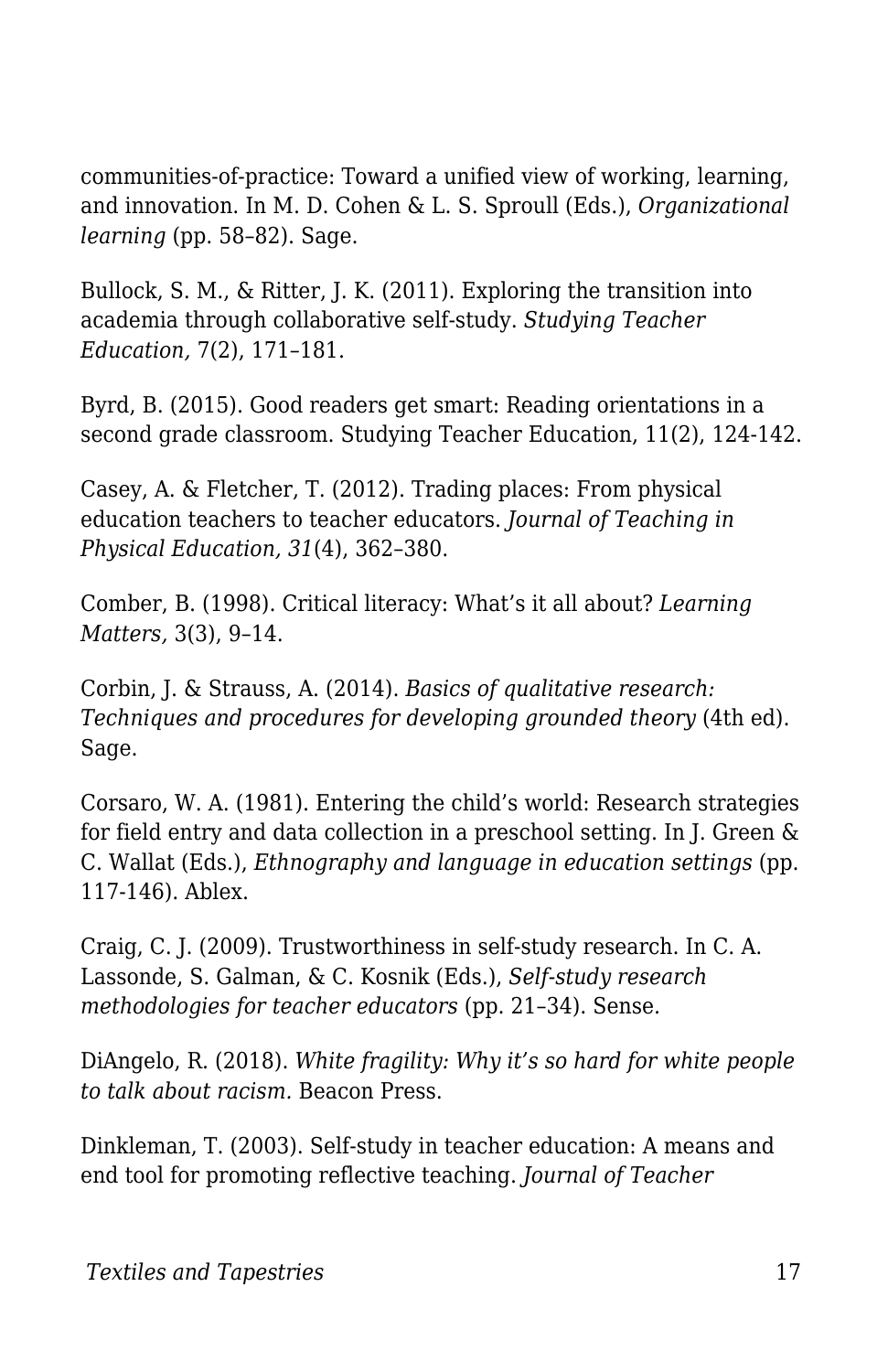*Education, 54*(1), 6-18

Emerson, R., Fretz, R., & Shaw, L. (1995). *Writing ethnographic fieldnotes.* University of Chicago Press.

Fletcher, T. & Bullock, S. M. (2012). Enacting literacy pedagogies: A collaborative self-study by teacher educators in physical education and science. *Studying Teacher Education, 8*(1), 19–33.

Fletcher, T., Ní Chróinín, D., & O'Sullivan, M. (2016). A layered approach to critical friendship as a means to support pedagogical innovation in pre-service teacher education. *Studying Teacher Education, 12*(3), 302–319

Freire, P. (2018).Pedagogy of the oppressed: 50th anniversary edition. Bloomsbury Academic.

Gee, J. P. (1996). *Social linguistics and literacies: Ideology in discourses.* Routledge.

Greenblatt, D. & O'Hara, K. E. (2015). Buyer beware: Lessons learned from edTPA implementation in New York State. *Teacher Education Quarterly, 42*(2), 57-57.

Grossman, P., Compton, C., Igra, D., Ronfeldt, M., Shahan, E., & Williamson, P. (2009). Teaching practice: A cross-professional perspective. *Teachers College Record, 111,* 2055-2100.

Hamilton, M. L. & Pinnegar, S. (2000). On the threshold of a new century: Trustworthiness, integrity and self-study in teacher education. *Journal of Teacher Education, 51*(3), 234-240.

Hamilton, M. L. & Pinnegar, S. (2013). A topography of collaboration: Methodology, identity and community in self-study of practice research. *Studying Teacher Education,* 9, 74–89.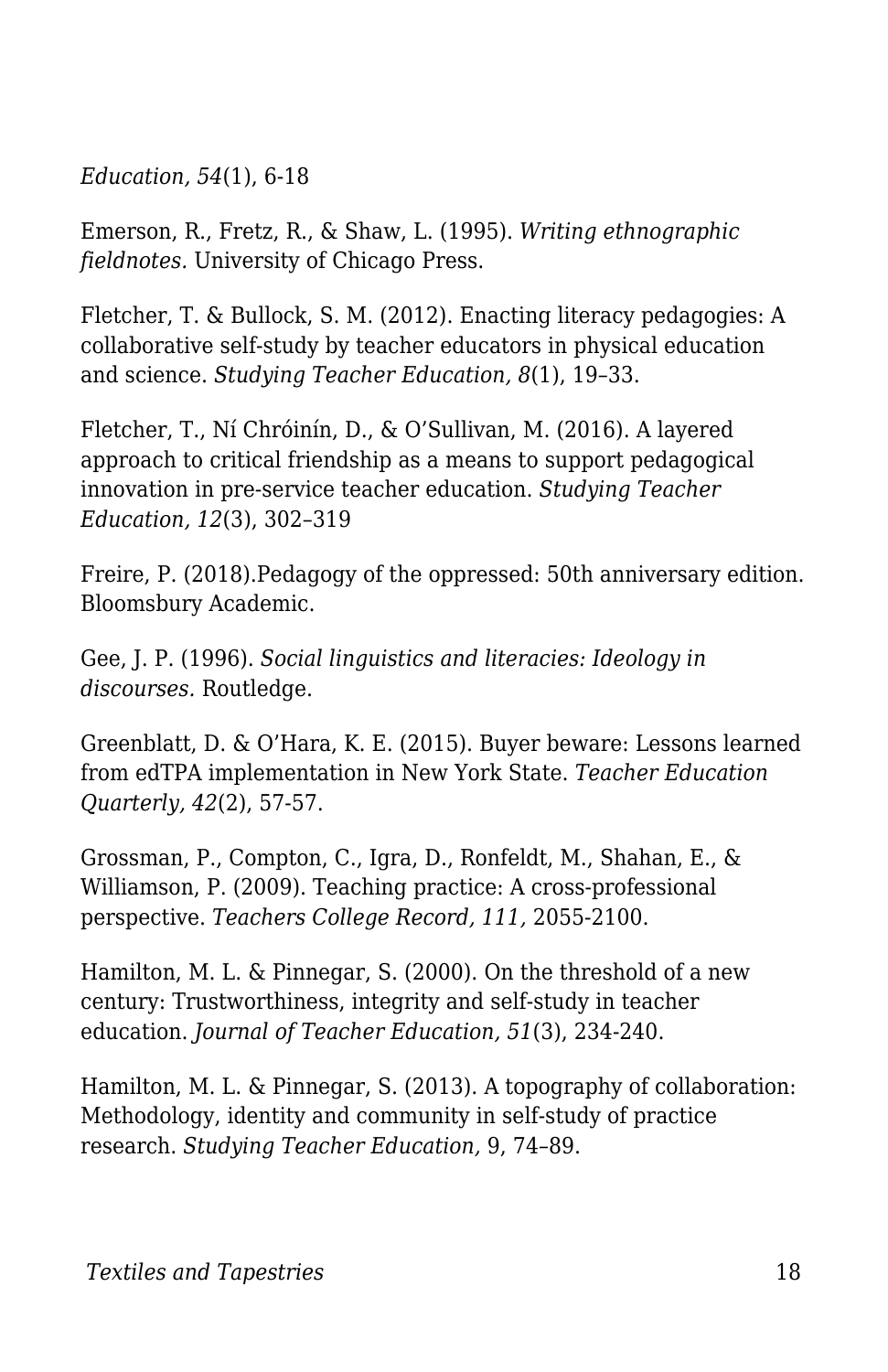Jones, S. (2006). *Girls, social class, and literacy: What teachers can do to make a difference*. Heinemann.

Kavanagh, S. S. & Rainey, E. C. (2017). Learning to support adolescent literacy: Teacher educator pedagogy and novice teacher take up in secondary English language arts teacher preparation. *American Educational Research Journal, 54(*5),1-32.

LaBoskey, V. K. (2007). The methodology of self-study and its theoretical underpinnings. In J. Loughran, M. L. Hamilton, V. K. LaBoskey, & T. Russell (Eds.), *International handbook of self-study of teaching and teacher education practices* (pp. 817–870). Springer.

Lankshear, C. & McLaren, P. (Eds.). (1993). *Critical literacy: Politics, praxis, and the postmodern.* SUNY Press.

Ledwell, K. & Oyler, C. (2016). Unstandardized responses to a "standardized" test: The edTPA as gatekeeper and curricular change agent. *Journal of Teacher Education, 67*(2), 120-134.

Lortie, D. C. (1975). *Schoolteacher: A sociological study.* University of Chicago Press.

Loughran, J. (2005). Researching teaching about teaching: Self-study of teacher education practices. *Studying Teacher Education, 1*(1), 5-16.

MacPhail, A. (2011). Professional learning as a physical education teacher educator. *Physical Education and Sport Pedagogy, 16*(4), 435–451.

Martin, S. D. & Dismuke, S. (2015). Maneuvering together to develop new practices: Examining our collaborative processes. *Studying Teacher Education, 11*(1), 3-15.

Martin, S. D., Snow, J., & Torrez, C. F. (2011). Navigating the terrain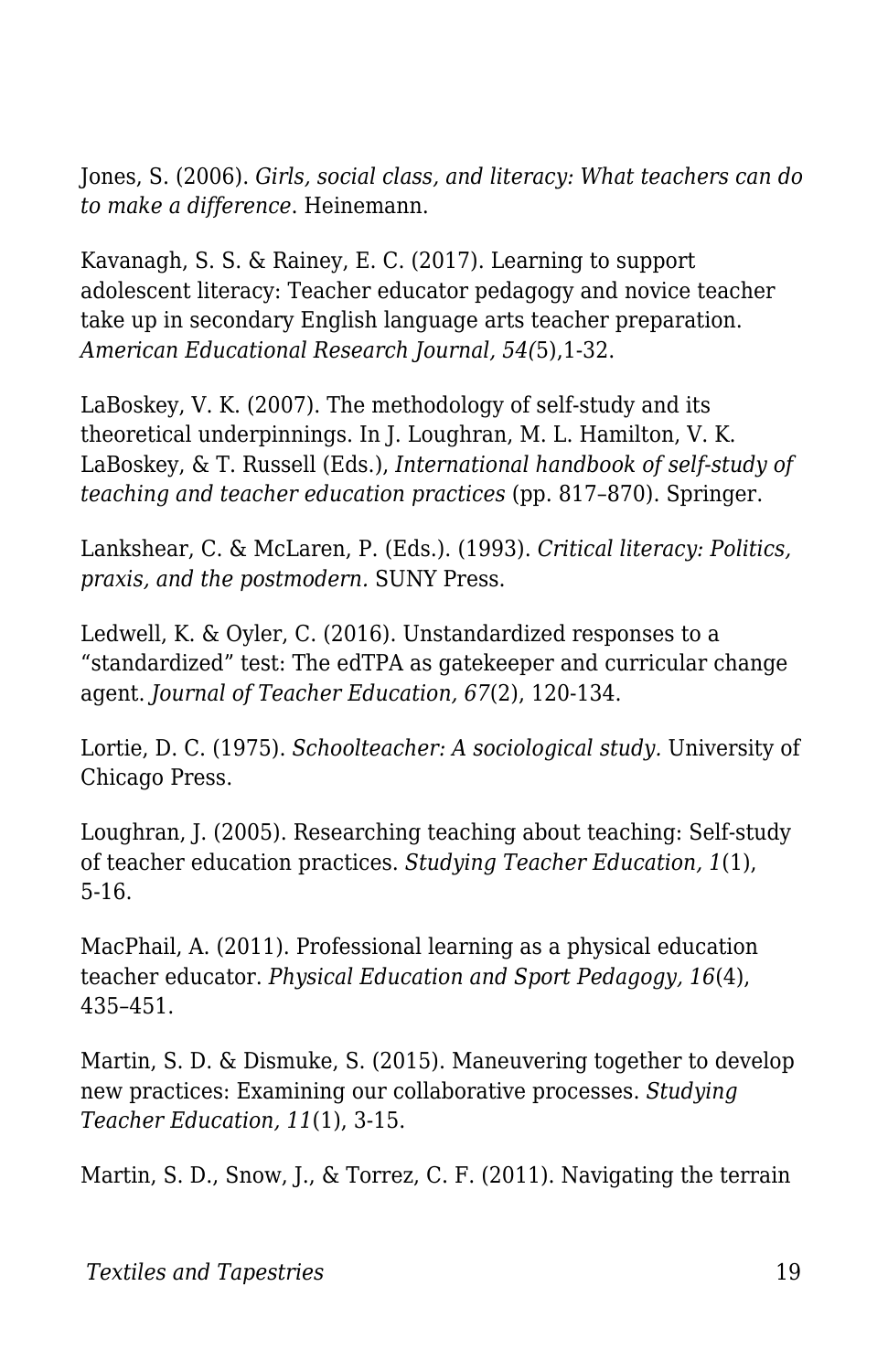of third space: Tensions with/in relationships in school–university partnerships. *Journal of Teacher Education, 62*, 299–311

Miles, M. B., Huberman, A. M., & Saldaña, J. (2013). *Qualitative data analysis: A methods sourcebook* (3rd ed.)*.* Sage.

O'Dwyer, A., Bowles, R., & Chróinin, D. N. (2019). Supporting collaborative self-study: An exploration of internal and external critical friendships. *Studying Teacher Education, 15*(2), 139-159.

O'Sullivan, M. (2014). Where we go from here: Developing pedagogies for PETE and the use of self- study in physical education and teacher education. In A. Ovens & T. Fletcher (Eds.), *Self-study in physical education teacher education: The interplay of practice and scholarship* (pp. 169–180). Springer.

Petrarca, D., & Bullock, S. M. (2014). Tensions between theory and practice: Interrogating our pedagogy through collaborative self-study. *Professional Development in Education, 40*(2), 265–281.

Pinnegar, S. & Hamilton, M. L. (2009). *Self-study of practice as a genre of qualitative research: Theory, methodology, and practice.* Springer.

Richards, K. A .R., & Ressler, J. D. (2016). A collaborative approach to self-study research in physical education teacher education. *Journal of Teaching in Physical Education, 35,* 290–295.

Samaras, A. P., & Freese, A. R. (2009). Looking back and looking forward: An historical overview of the self-study school. In C. A. Lassonde, S. Galman, & C. Kosnik (Eds.), *Self-study research methodologies for teacher educators* (pp. 3–20). Sense.

Snow, J. L., & Martin, S. D. (2014). Confessions of practice: Multidimensional interweavings of our work as teacher educators. *The New Educator, 10*, 331–353.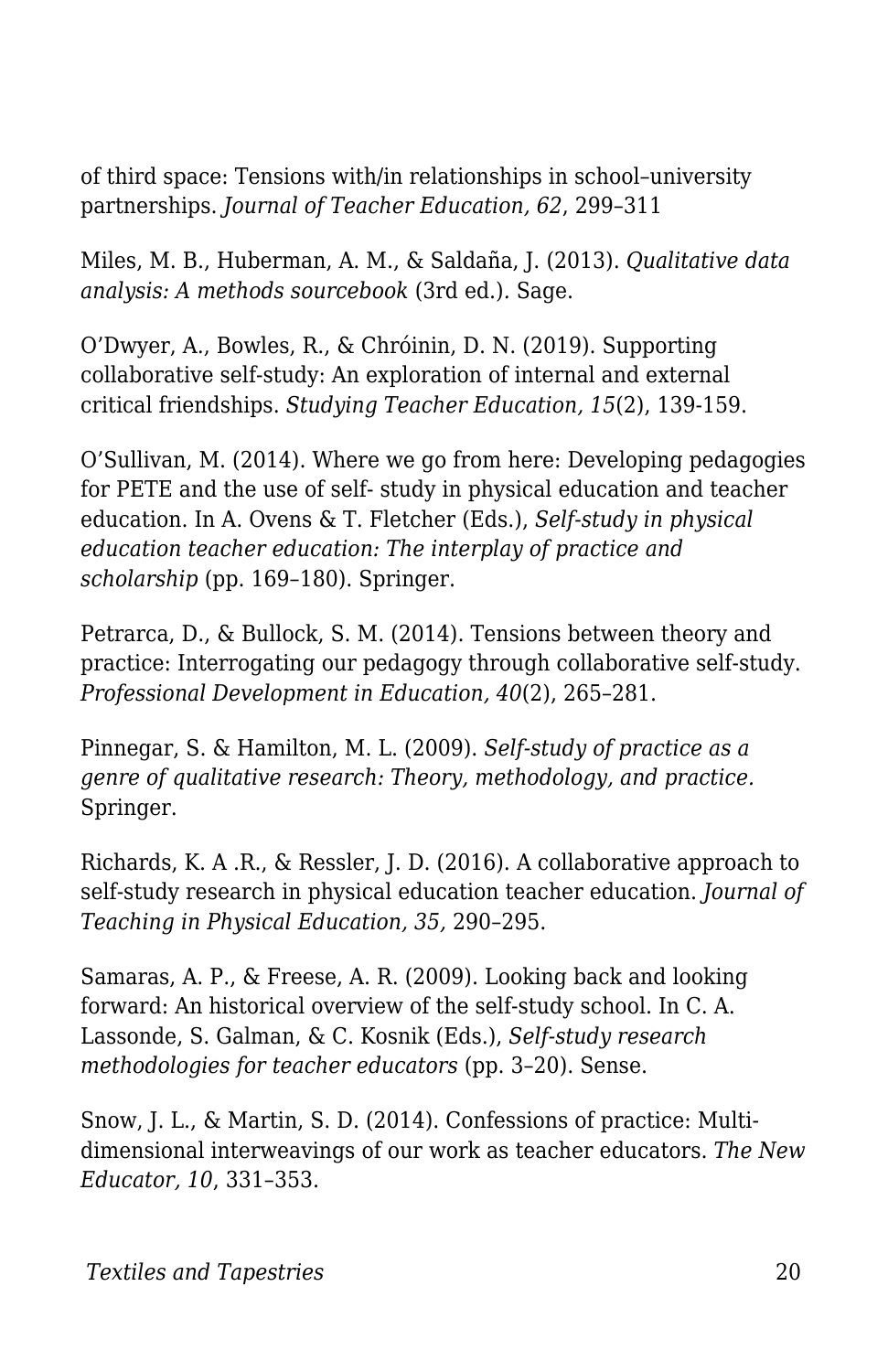Street, B. (2001). The new literacy studies. In E. Cushman, E. R. Kintgen, B. M. Kroll, & M. Rose(Eds.), *Literacy: A critical sourcebook* (pp. 430-442)*.* Bedford/St Martin.

Zeichner, K. (2015). Opportunities and pitfalls in the turn towards clinical experience in U.S. teacher education. In E. Hollins (Ed.), *Rethinking field experiences in preservice teacher preparation: Meeting new challenges* (pp. 20-40). Routledge.



Tondreau, A., White, K., Stevens, E. Y., Dussling, T. M., Wilson, N. S., Hinman, T. B., Gardiner, W., Degener, S., & Cullen, K. (2020). Strength in Numbers: A Collaborative Self-Study of Critical Literacy Across Teacher Education Contexts. In C. Edge, A. Cameron-Standerford, & B. Bergh (Eds.), *Textiles and Tapestries*. EdTech Books. Retrieved from https://edtechbooks.org/textiles\_tapestries\_self\_study/cha